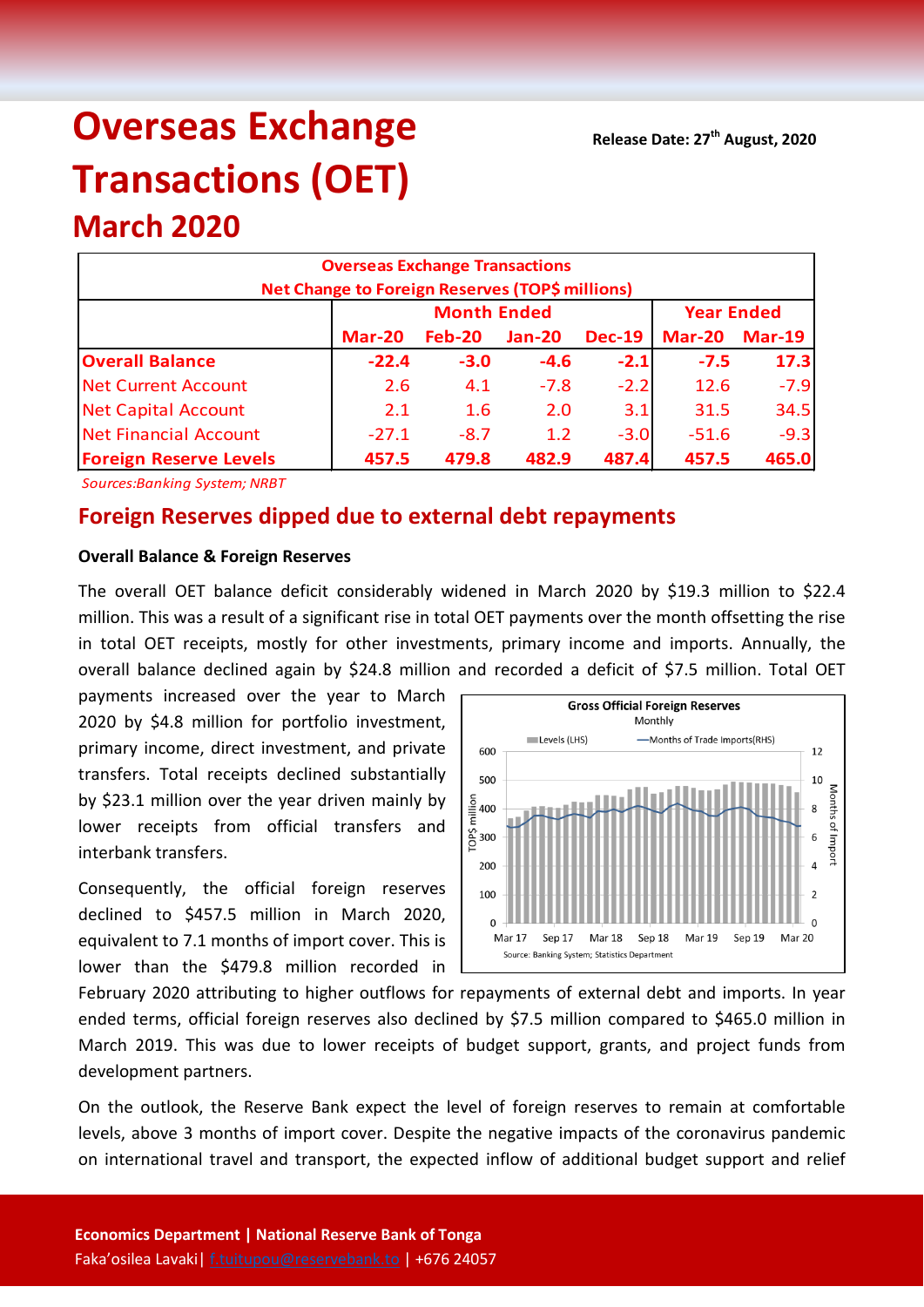funds will sustain foreign reserves at comfortable levels. Nevertheless, the payments of external debt, implementation of infrastructure projects, and expected transfer of offshore investments are downside risks to the outlook. This is in addition to uncertainties surrounding the COVID-19 pandemic, fluctuations in oil and commodity prices, and Tonga's vulnerability to natural disasters.

| <b>Current Account (TOP\$ millions)</b> |         |                    |                   |                  |               |          |  |  |  |  |
|-----------------------------------------|---------|--------------------|-------------------|------------------|---------------|----------|--|--|--|--|
|                                         |         | <b>Month Ended</b> | <b>Year Ended</b> |                  |               |          |  |  |  |  |
|                                         | Mar-20  | Feb-20             | <b>Jan-20</b>     | <b>Dec-19</b>    | <b>Mar-20</b> | Mar-19   |  |  |  |  |
| <b>Net Current Account</b>              | 2.6     | 4.1                | $-7.8$            | $-2.2$           | 12.6          | $-7.9$   |  |  |  |  |
| Merchandise Trade                       | $-32.5$ | $-30.1$            | $-34.9$           | $-32.5$          | $-404.0$      | $-422.7$ |  |  |  |  |
| Services                                | 6.7     | 4.4                | 5.6               | 0.2              | 40.8          | 16.5     |  |  |  |  |
| Income                                  | $-0.9$  | 1.5                | $-1.2$            | 1.6 <sup>l</sup> | 1.6           | 8.3      |  |  |  |  |
| <b>Transfers</b>                        | 29.3    | 28.3               | 22.7              | 28.5             | 374.1         | 390.0    |  |  |  |  |

#### **Current Account**

*Sources: Banking System;NRBT*

The current account recorded a surplus of \$2.6 million, after recording a surplus of \$4.1 million in the previous month. The surpluses from services and transfers accounts together with lower merchandise trade deficits outweighed the lower surplus in the income account.

The merchandise trade deficit worsened over the month by \$2.3 million to \$32.5 million. Import payments rose over the month by \$2.2 million mainly for wholesale & retail goods and construction materials. These movements outweighed a decline in total export proceeds of \$0.1 million due to lower proceeds from marine exports.

Following a surplus in the previous month, the income account recorded a deficit of \$0.9 million in March 2020. This was largely due to a \$2.8 million increase in primary income payments reflecting the high loan interest payments for government debts to EXIM bank of China which are paid twice a year in the months of March and September.

The receipts from non-profit and private transfers increased over the month by \$1.8 million and \$0.8 million respectively, outweighing the decline in official transfer receipts by \$1.3 million. Non-profit transfers are donations to non-profit organizations whereas private transfer receipts are mainly remittances. Official transfer receipts are mainly budget support and project funds to Government. On the other hand, private transfer payments increased by \$0.7 million while both official and nonprofit transfer payments each fell over the month by \$0.2 million respectively.

The surplus in the service account increased by \$2.3 million to \$6.7 million over the month, due mostly to higher receipts of \$16.7 million whilst payments declined by \$1.2 million. Service receipts for travel increased by \$2.0 million whilst receipts from other services mainly construction and installation services declined by \$0.9 million over the month. Despite the sharp drop in international arrivals during the month from the world-wide travel restrictions and the commencing of the border lockdown, travel receipts still grew mostly owing to an increased usage of foreign card by stranded travellers and other foreign nationals who are working or residing here in Tonga. Meanwhile, lower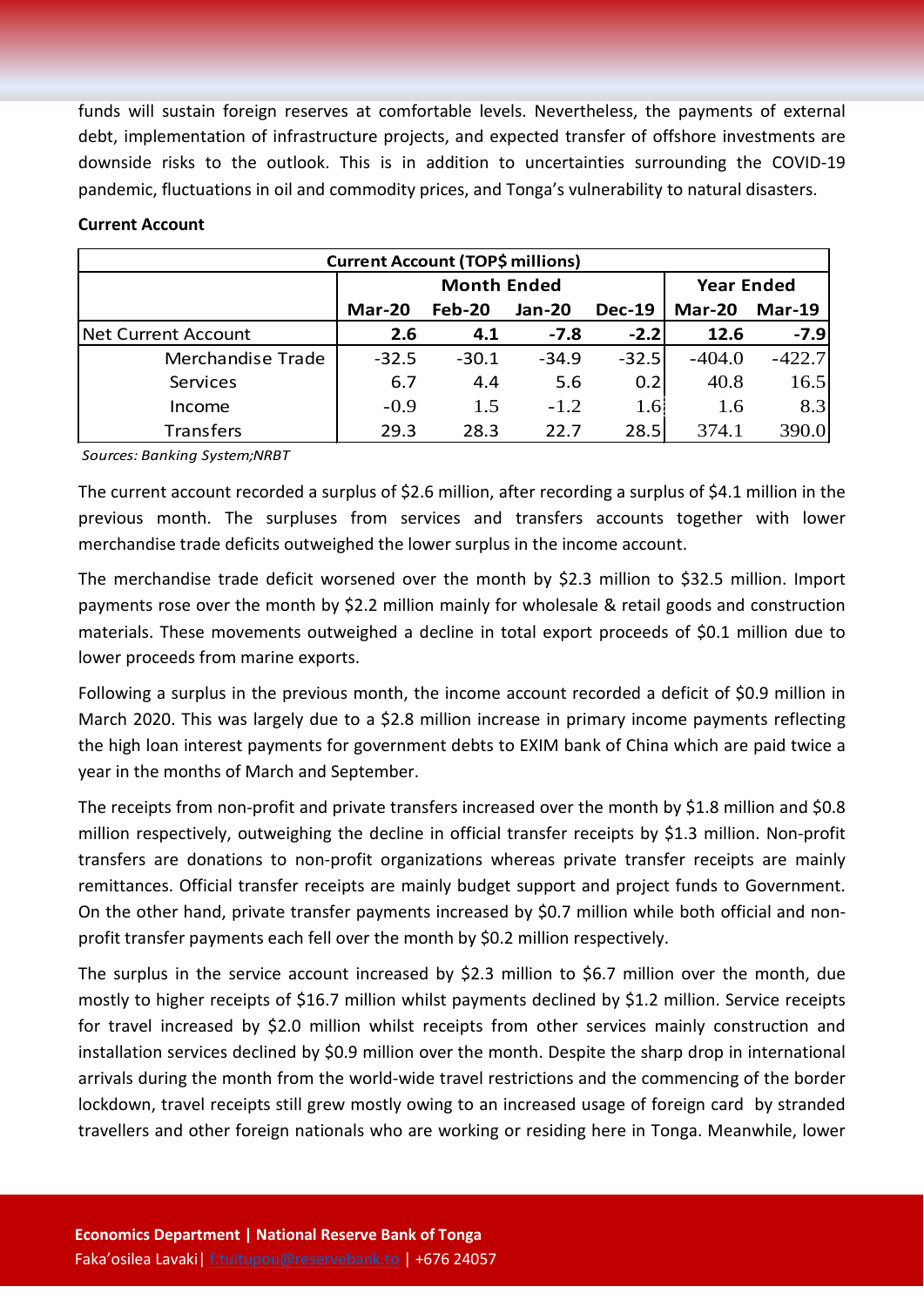service payments were mostly derived for insurance & pension services purposes as well as lower travel costs.

In year ended terms, the current account surplus improved from a deficit of \$7.9 million to a surplus of \$12.6 million in June 2020. This was mainly driven by the higher surplus for the services account coupled with the lower deficit in the merchandise trade account. The transfer and income account surpluses deteriorated over the year.

The higher surplus for the services accounts was attributed to a decline in payments by \$8.7 million due to lower payments mainly for insurance & pension services and government goods & services. The merchandise trade deficit narrowed by \$18.7 million to \$404.0 million underpinned by a decline in import payments. Import payments declined by \$19.8 million due to lower payments for all categories except for oil import payments which rose over the year to March 2020. Export proceeds declined by \$1.1 million, which resulted from lower agriculture and other export proceeds. The transfer account recorded a lower surplus by \$15.9 million due mainly to lower official transfer receipts. Furthermore, the income account declined over the year by \$6.6 million to a surplus of \$1.6 million, reflecting payment of dividends abroad and EXIM loan interests.

#### **Capital Account**

| Capital Account (TOP\$ millions) |        |                    |                   |               |               |               |  |  |  |
|----------------------------------|--------|--------------------|-------------------|---------------|---------------|---------------|--|--|--|
|                                  |        | <b>Month Ended</b> | <b>Year Ended</b> |               |               |               |  |  |  |
|                                  | Mar-20 | $Feb-20$           | <b>Jan-20</b>     | <b>Dec-19</b> | <b>Mar-20</b> | <b>Mar-19</b> |  |  |  |
| Net Capital Account              | 2.1    | 1.6                | 2.0               | 3.1           | 31.5          | 34.5          |  |  |  |
| Official                         | 0.7    | 0.6                | 1.0               | 1.7           | 18.0          | 15.8          |  |  |  |
| Private                          | 1.4    | 1.1                | 1.0               | 1.4           | 13.5          | 18.8          |  |  |  |

*Sources: Banking System;NRBT*

In March 2020, the capital account recorded a higher surplus of \$2.1 million compared to the previous month. This resulted from increases in both private and official capital receipts by \$0.4 million and \$0.1 million, respectively. There were no capital payments recorded for the month. These transactions are for government-funded projects and private construction purposes by individuals and non-profit organizations.

However, the capital account surplus declined by \$3.1 million to \$31.5 million over the year. Capital account receipts fell by \$3.3 million, driven by a \$5.4 million decrease in private capital receipts which outweighed a \$2.2 million increase in official capital receipts in the year to March 2020. Additionally, the capital account payments decreased over the year by \$0.2 million due to declines in payments made for both official and private capital purposes.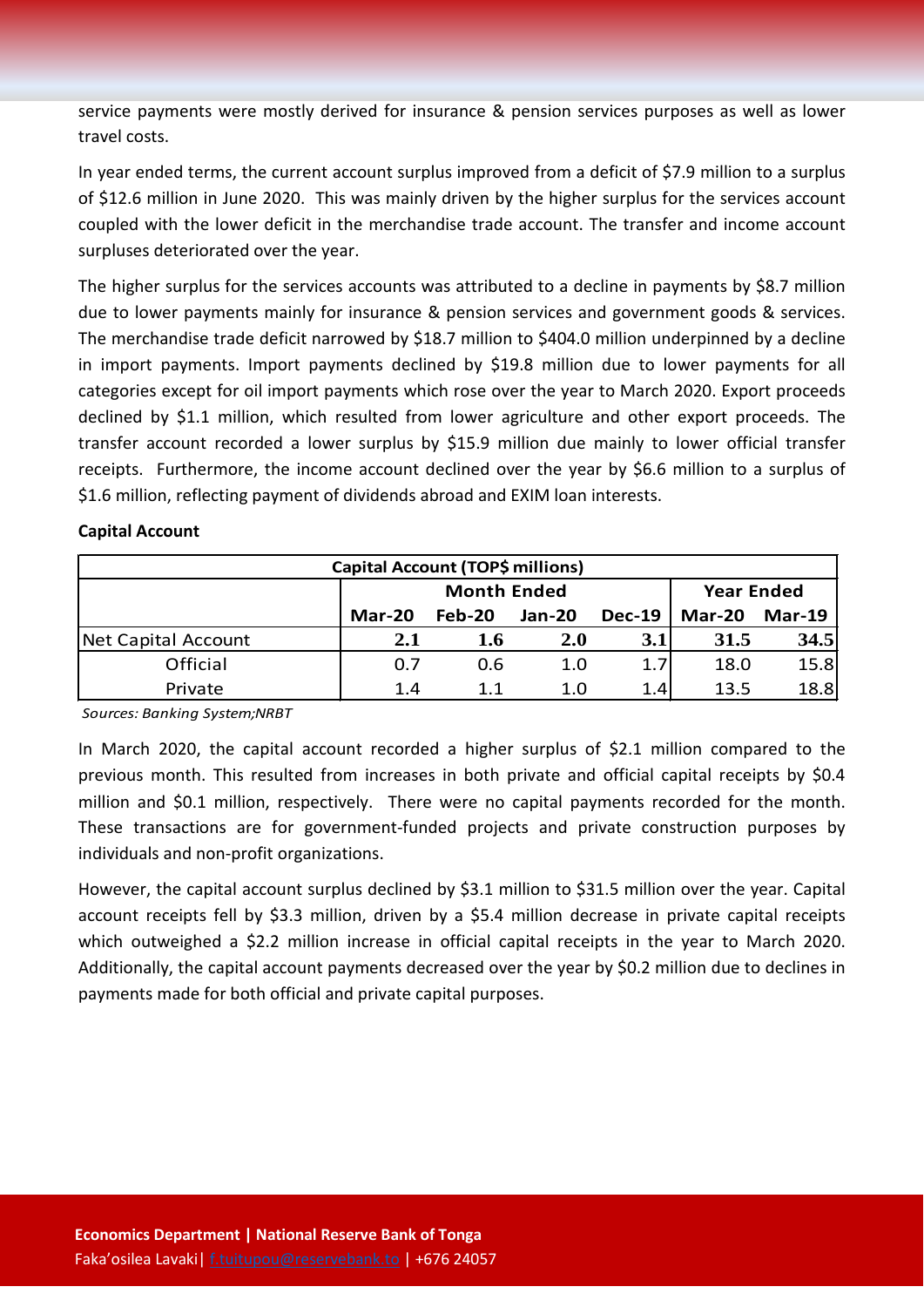#### **Financial Account**

|                       | <b>Financial Account (TOP\$ millions)</b> |                    |                   |               |               |               |
|-----------------------|-------------------------------------------|--------------------|-------------------|---------------|---------------|---------------|
|                       |                                           | <b>Month Ended</b> | <b>Year Ended</b> |               |               |               |
|                       | Mar-20                                    | Feb-20             | Jan-20            | <b>Dec-19</b> | <b>Mar-20</b> | <b>Mar-19</b> |
| Net Financial Account | $-27.1$                                   | $-8.7$             | 1.2               | $-3.0$        | $-51.6$       | $-9.3$        |
| Direct Investment     | $-0.6$                                    | 0.0                | 0.2               | $-0.5$        | $-3.6$        | $-0.5$        |
| Portfolio Investment  | 0.0                                       | 0.0                | 0.0               | 0.01          | $-22.4$       | 0.3           |
| Other Investment      | $-26.5$                                   | $-8.7$             | 1.0               | $-2.5$        | $-25.6$       | $-9.1$        |

*Note: The Net Financial Account figures incorporate also the net reconcilliation items which is not reflected in the table below Sources: Banking System;NRBT*

The financial account recorded a deficit of \$27.1 million over the month of March 2020, primarily driven by a decline in other investments account by \$5.8 million. This was mostly due to repayment of EXIM loan principal for the Tonga National Roads Improvement Project. Payments for direct investment slightly fell while portfolio investments recorded no receipt over the month.

Over the year, the financial account recorded a deficit of \$51.6 million which is lower than the deficit of \$9.3 million in the previous year. This was largely due to higher outflows mainly for offshore investments, interbank transfers and loan repayments.